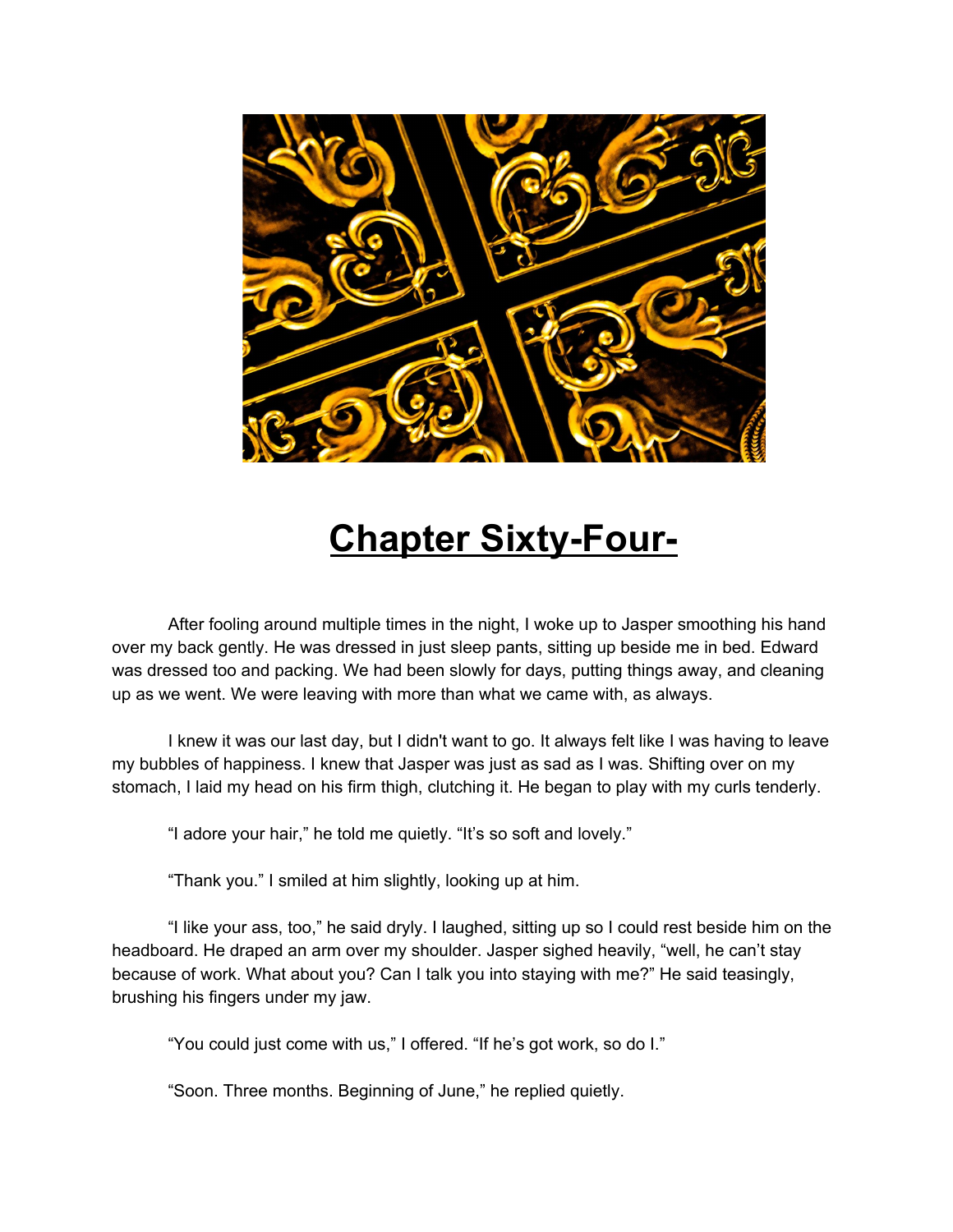"It's not soon enough," I answered. I laid my head on his shoulder, smiling at Edward, who was watching us. "We're going to have so much fun together when you get to LA. I'm going to spoil you both so much."

"I believe you," Jasper smirked, winking at Edward. Our boyfriend blushed a little, turning his attention back to his suitcase of clothes. "You know, I think it's funny that Tony isn't saying anything about me trying to steal you away."

"Mm, because it's not stealing if she's yours, too," Edward commented. "And she's not a thing to be stolen anyway. She's a brilliant woman, and she can decide where she wants to go. And I'll support her whatever she decides to do because I love and respect her."

"Your sisters have trained you so well," I replied, smiling at his words. He chuckled. "I love them all so much. I really do."

"They love you, too," he said as he sat on the edge of the bed. Edward sighed heavily. "I can't believe it's already the fourth."

"I-" I began to say, but then I realized something. "Oh… It is the fourth, isn't it?"

"What?" Jasper asked curiously when he saw my serious expression.

I shook my head. "I just realized I didn't think about my wedding anniversary at all this year. It was the first. It would have been fourteen years." I pulled the sheet up around me, leaning my head back against the headboard. "Am I terrible?"

"No," they both said quickly.

"So much has been going on," Edward added, touching my ankle. "My love, don't feel bad about not being sad on a certain day."

"Yeah, I suppose. And it's always going to be the anniversary of something," I sighed heavily. "It feels like a different lifetime ago. But... I'm so glad that I'm here now."

"Me too," Jasper told me as he pressed a kiss on my temple. "Come on, gorgeous girl. Why don't we get cleaned up?"

After a long pleasant shower with them, we got ready to go out to dinner with Edward's family. Afterward, they were coming back to the cabin to swim one last time. Before we went, I packed all but the things I would need for the next couple of days. I wore a light blue sundress and a cardigan sweater, makeup covering up all my hickeys and bruises.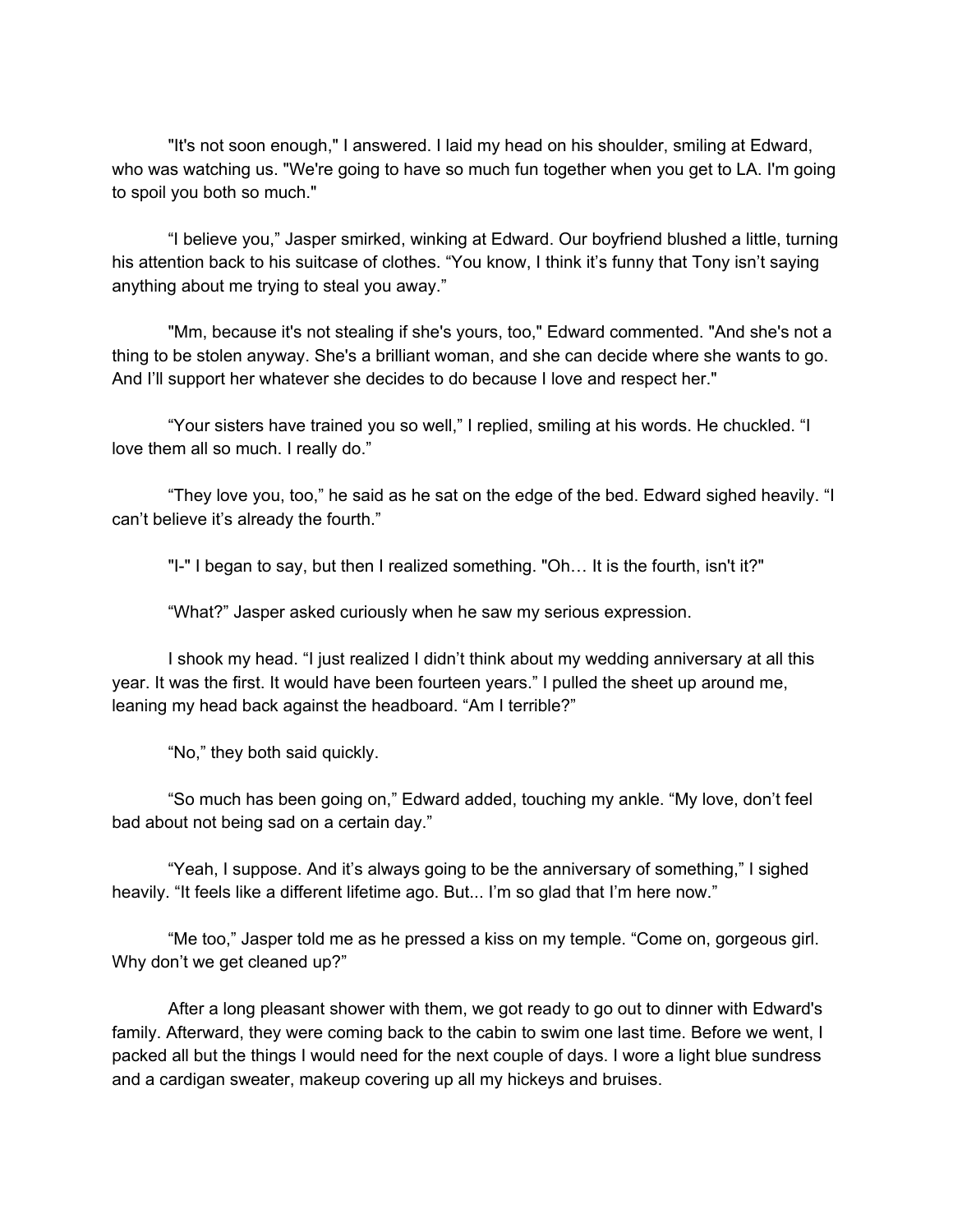"I really do hope you buy this place," I said to Edward as we walked out the front door. He was looking very nice in slacks and a polo shirt, his sunglasses resting on the top of his head. The sun had brightened his red hair and brought out the faint freckles on his nose and arms.

"Already done," he grinned at me. "It'll be yours once we sign some paperwork when we get back to the states."

"What?"

"Well, Ms. Swan, It is my gift to you. Your name is on the deed."

I stopped, turning to look at him by our rental car. "Are you serious? Why'd you put my name on it?"

"Because it's a gift to my pre-fiance," he said smoothly. "Like I said the other day."

"I just thought you meant you were going to buy it in your name because I liked it so much. I didn't realize there was paperwork. That's a big gift, honey. But… Thank you," I breathed before pulling him down for a kiss.

"Of course."

"I'm a little stunned," I admitted.

"Well, you might want to get used to it." He pulled the passenger side door open for me, grinning. "Actually, both of you should. You're dating a man with the means to treat you like royalty now. I obviously enjoy spoiling the people I love."

"That's not fair. I don't know what I could give you in return," Jasper mumbled as he got into the backseat. Edward leaned into the car and swiftly kissed him, shutting him up.

"I think you were pretty effectively giving him something this morning," I teased Jasper while Edward came over to the driver's side. He laughed, pushing the back of my head. I giggled, "you were giving it to him good, too. I think you need to give me some tips."

"Are you two going to be able to stop flirting long enough to get through today?" Edward joked as he buckled up, glancing back at Jasper then me.

"Us? No, leave me out of this. It's you two lovesick idiots. Hitting each other because you can't talk about your feelings." I rolled my eyes at him hard. "Legit, it took me two hours to figure it out while my medication was scrambling my insides. I think I confused your sisters, though. You know, being as I'm a female who is probably the exact opposite of your mama, that you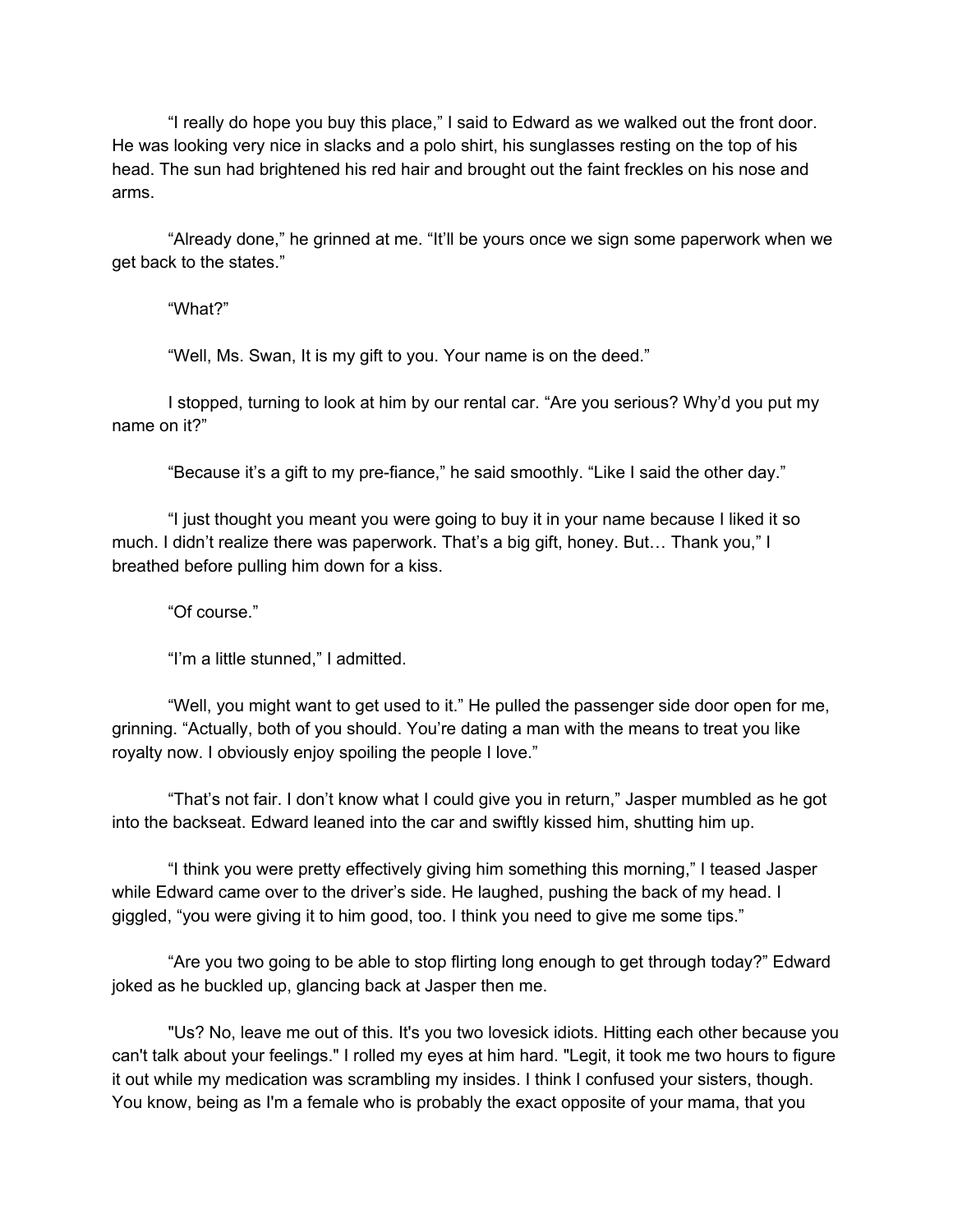obviously want to touch."

"Thank god for that," Jasper snorted.

"Right," Edward agreed. "I'll behave."

"I promise nothing," our boyfriend joked from the backseat. "I'll try my best to keep my hands to myself."

The restaurant where we were eating at was a very nice seafood place right on the wharf. We had a private balcony all to ourselves, overlooking the gorgeous Sydney Bay. We arrived first, going up to the table to wait for his family. We ordered a bottle of wine and sat in the sunshine.

"It's so beautiful, Eddie," I whispered to him when we were alone.

"I can't wait to take you both around the world. I want to see it all with you," he replied sweetly, making my cheeks warm a little at his sudden intensity. I smoothed my fingers over his beard, pulling him closer to me so that I could press my lips to his. It was a gentle chaste kiss. "My queen," Edward whispered in my ear so that only I could hear it.

"Anthony, can you not molest the poor woman for half a second," Edward's Grandpa George teased him cheerfully as he came out onto the balcony with his wife in tow. Sasha and Carmen were right behind them with their husbands and kids.

"Oh, I'm the one molesting him," I joked, scratching my nails over his beard. "He's too sweet, and he deserved a good kiss."

"What did he do to earn it?" Elizabeth asked curiously.

"He bought the cabin because I liked it so much," I told her with a big smile. "So, when we come to visit again we'll always have a beautiful place to stay."

"Hopefully, that means you'll visit more," she said excitedly.

"Well, it's time for you all to come to me next," Edward replied. "I'll fly you all out to LA. Take you to Disneyland."

The little girls' faces at the table instantly lit up. Their Uncle Tony was good at making grand promises. I had no doubt he would carry through with it.

"Actually, I bet Disney has hotels that would be good for large groups. The girls would love it, too. Do you get a discount at Disney now that they basically own you?" I joked.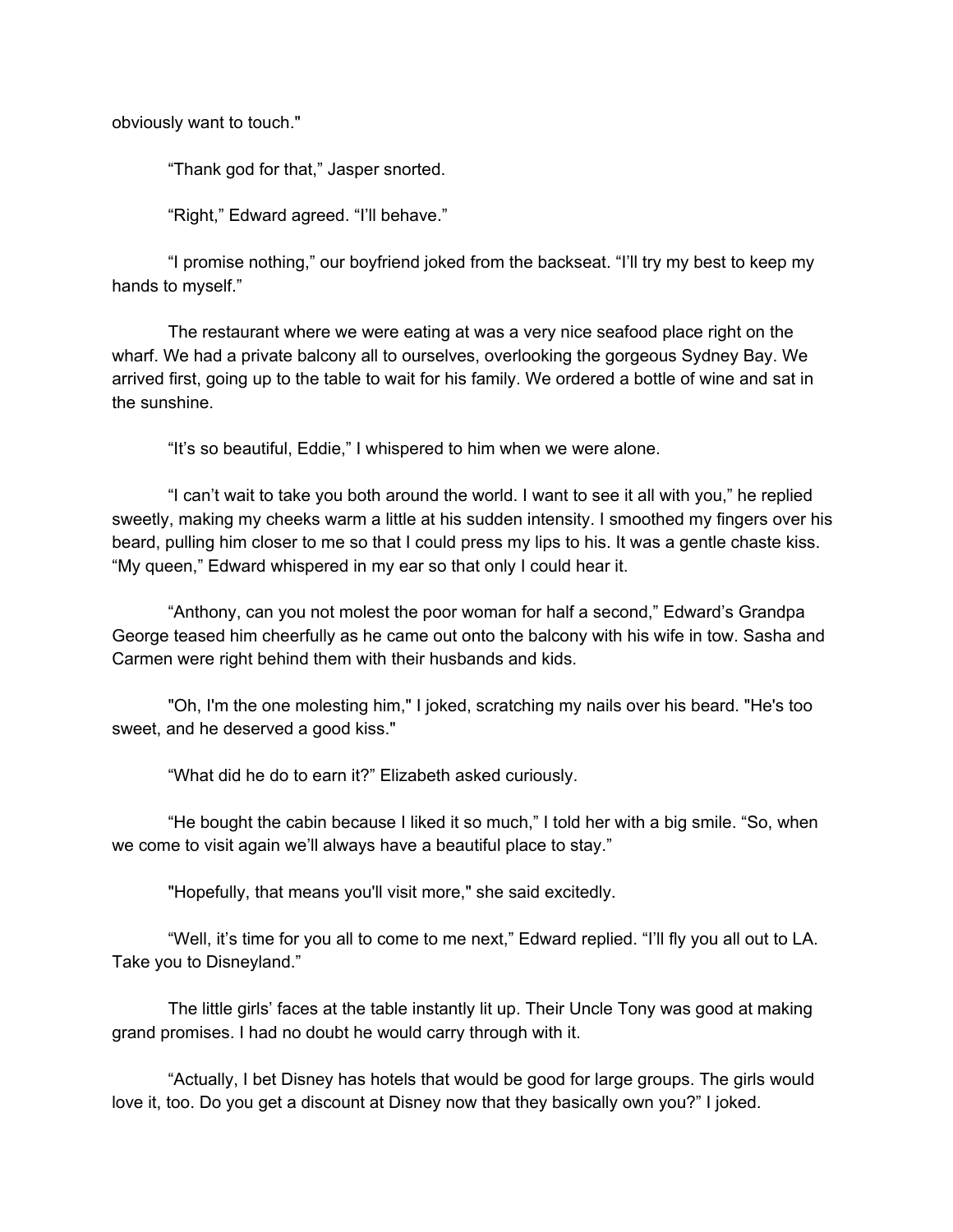"I do indeed. That is a good idea, actually. Your Aunt Bella is good at coming up with ideas like that." He smiled at me charming though he was talking to the girls.

"Mm, you do realize that's what I did at CfA for, like, years? I planned and arranged trips for large groups of people," I asked my boyfriend. "I am *the* boss at this kind of stuff."

"That is true. Perhaps I'll put you in charge of planning this chaos," he said with a teasing smirk.

"I'd love to," I replied before pecking a kiss on his lips. He pressed his forehead against mine for a moment and sighed in happiness. "So, girls," I asked the oldest of his nieces when I pulled away, "Disneyland, of course. Surfing. Shopping. What else should we do? Maybe go to a concert or a play? Go to some museums? I haven't gone to the Natural History Museum in LA yet. Or, we can go to the observatory and go look at the stars."

"What's at the Natural History Museum?" Ruby asked curiously.

"Science stuff. Cool rocks. Dinosaur bones," I told her excitedly. "I love dinosaurs."

"Really?" Mia asked quietly in her shy way.

I nodded, giving her my full attention. "Mm-hmm. Someone I cared about loved them, so I learned about them, too. Fossils are super cool. He had a bunch of little ones."

"Who?" She asked me curiously.

"Well," I considered how to answer her. I decided to be honest. "His name was Aiden. He collected them as a little boy. Gems and minerals, too. He collected tons of different stuff, though," I explained to her.

"Like what?"

"Video games. Knick-knacks. Books. Weapons, too. Though that was kind of his job," I explained to her since she seemed so interested. The nine-year-old was leaning in, listening to my every word. "He studied ancient weapons. Like swords, maces, longbows, and that sort of thing."

I had all the kids attention for sure. "Did you ever get to play with swords?" Ruby asked me curiously with a big smile.

"Actually, yes. He'd have me do experiments all the time because I am almost exactly the average size of a medieval woman." I rolled my eyes. "Women didn't get too many fun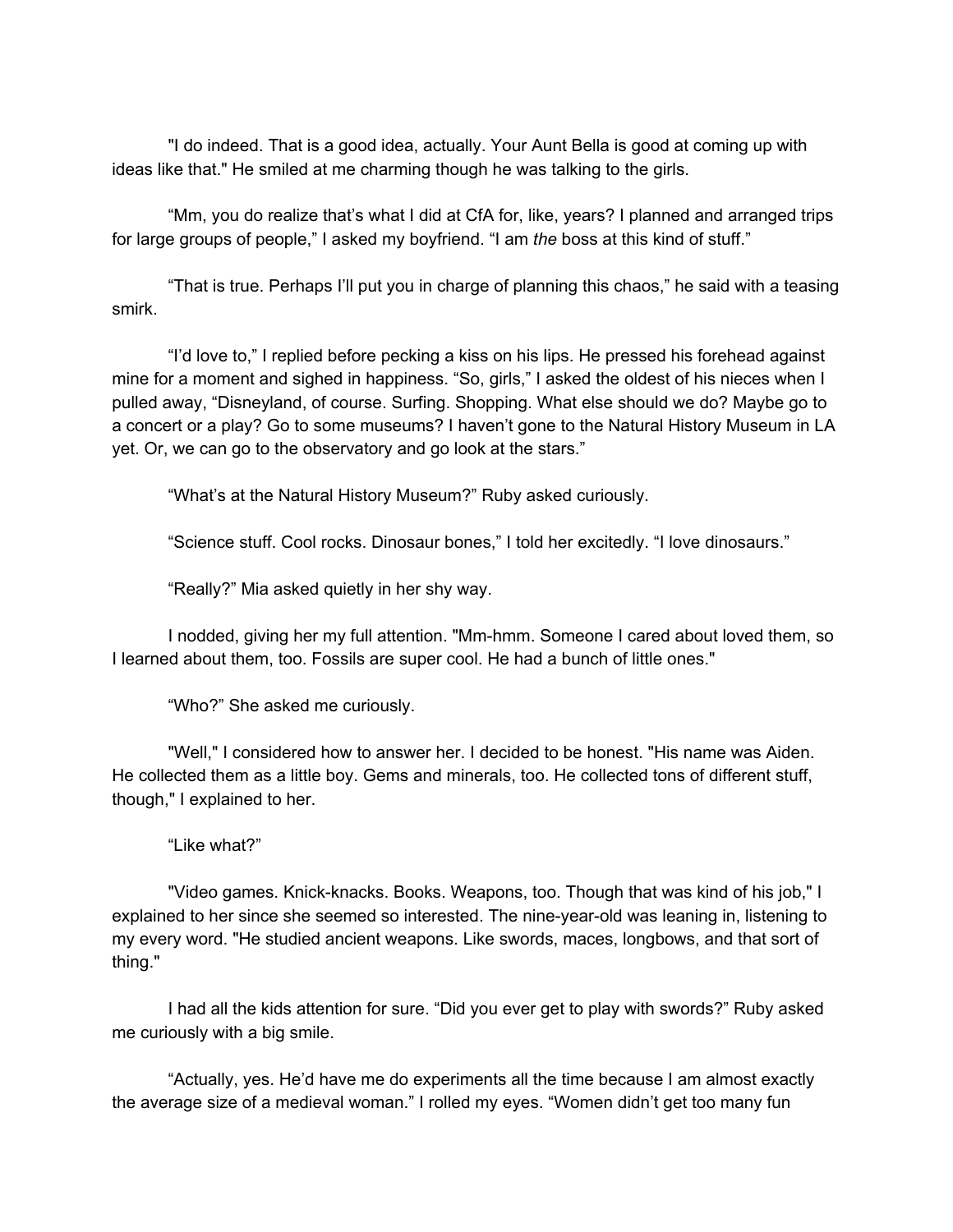swords, in my opinion. Maybe daggers. Everyone had daggers. Men, women, kids, your dog." They giggled at my words.

"What kind of experiments did you do?" Chloe asked.

"Oh, he was always making me do something stupid. I wore lots of weird dresses. And, I got to poke, stab, smash a lot of things. Clay, pots, actual donated human skulls. *Hey, honey. Here's a bag with a rock. Can you come hit me with it?* That was a thing I did more than once."

"Why?" Grandpa George asked me with a laugh. I didn't realize the adults were listening to me too. They were having their own conversations around us.

"Um, so," I began laughing, "If you got in a fight with your spouse, you could ask for a trial by combat. They would dig a hole and put the husband in it up to his waist. He would be given basically a club or something because you just want to seriously maim your loved one. And they'd give the wife a bag with a big rock. And they let them go at it. People regularly died, of course. Usually, the husband because you can shatter a skull if it's a big enough rock. Because a bag with a rock is just a makeshift mace. And my dopey doctor would have me hit him while he was wearing padding, trying to figure out what kind of damage it would do. The padding had pressure sensors in it for data collection."

Jasper laughed, "was he a masochist?"

I rolled my eyes again. "Undoubtedly. He'd be covered in bruises for weeks. Ask me to do it again. He," I laughed again, "shouted at me to hit him harder once in the middle of his office at the school. And I'm just dying of embarrassment because I KNOW every one of his colleagues can hear his stupidly loud ass, and we're going to have drinks with them afterward. Just, Doc. No. Please. Please be quiet. I'm going to actually try to hurt you if you do that again. Which is exactly what he wanted. But I didn't want to, you know, kill him."

"Did you hit him harder?" Edward smirked.

"Yup. The bruise that I gave him was," I made my hands the size of a dinner plate, "with padding. He didn't ask me to do that again." I grinned evilly.

"You're so dangerous," Jasper laughed. "Tony, you best be careful."

"You're going to live with her too in a few months," Edward replied jokingly. "I'm not worried about me. I'm not stupid enough to ask her to hit me. What I'm worried about is anyone that pisses her off. It's like I have the tiniest bodyguard."

"I told you I would shank someone for you," I said dryly.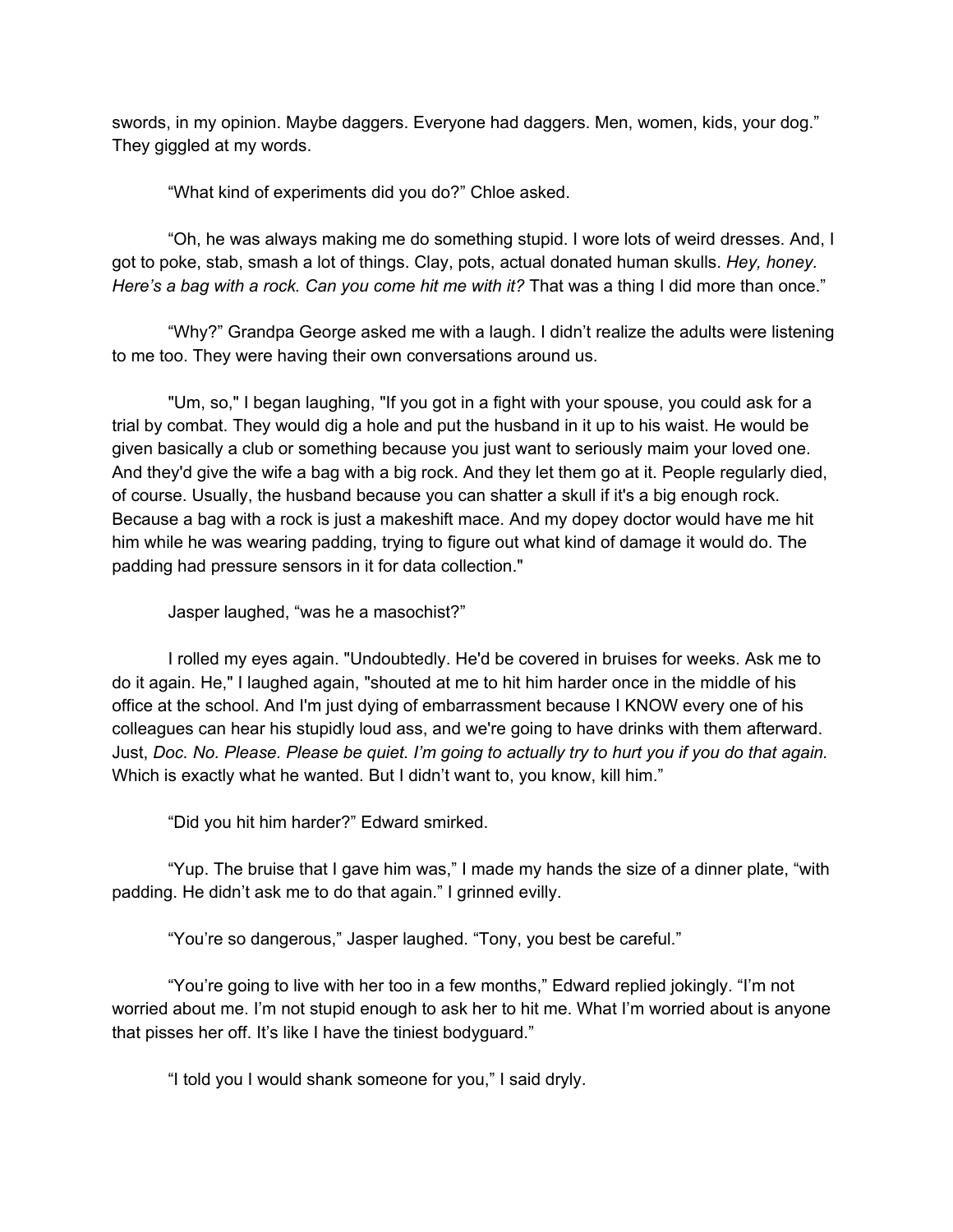"I believe you, baby," he replied very seriously, making me laugh. Edward instantly smiled and nodded. "But, no. Really. I believe you. You're scary."

"So you're joining them in America, Jasper?" Elizabeth asked, leaning in to hear the answer. Both of Edward's sisters were leaning in too, eager to be nosy.

"Yes, ma'am," Jasper said, taking a quick sip of his wine.

"And you'll be living with them?" George questioned.

"At least for a little while. We'll be able to get so much more work done that way," Edward said thoughtfully. "Plus, my house is more than big enough. His room has an amazing view of the mountains. You're going to love it," he promised our boyfriend.

"How do you feel about that, Bella?" Carmen asked me curiously. "Living with two men?"

"They're both incredible gentlemen, and Edward has a cleaning service, so I don't have to clean the bathrooms," I told her honestly, shrugging my shoulders with a little smile. "Honestly though, Edward and I started out living together, and we are terrific together. And they lived together for years and got along well, so I don't imagine there is going to be any problem."

"Jasper has always been a sweet boy," Elizabeth said to him warmly. He put his hand on his heart and gave her a big cheesy smile.

Finally, Edward's other grandparents showed up with his other two sisters with their kids. Two of his middle nieces went running for the boys, each of them basically forcing themselves into a lap. Ava reached for me from her mother's arms as she sat beside me at the table. I quickly brought her into my lap, kissing the top of her head.

"Sophia, want to share a lobster platter with me?" He asked the four-year-old girl in his arms. She made a little face at him. "Okay," he laughed. "What do you want to eat then?"

"Fish and chips," she told her uncle, pointing to the menu in front of her. There was a large picture of the fried fish.

"Oh, can I have a bite?" He asked her teasingly. She quickly shook her head. "It's okay. You don't have to share." She grinned up at him and laid her head on his shoulder. "What do you think, love? Want to share one of those giant lobster platters with me?"

"It's supposed to be for a family, you pig," I laughed. "I'm not saying no. I'm just saying we might need help with it."

Edward waved his hand towards Jasper, who shrugged. "Yeah, I'm down. Sounds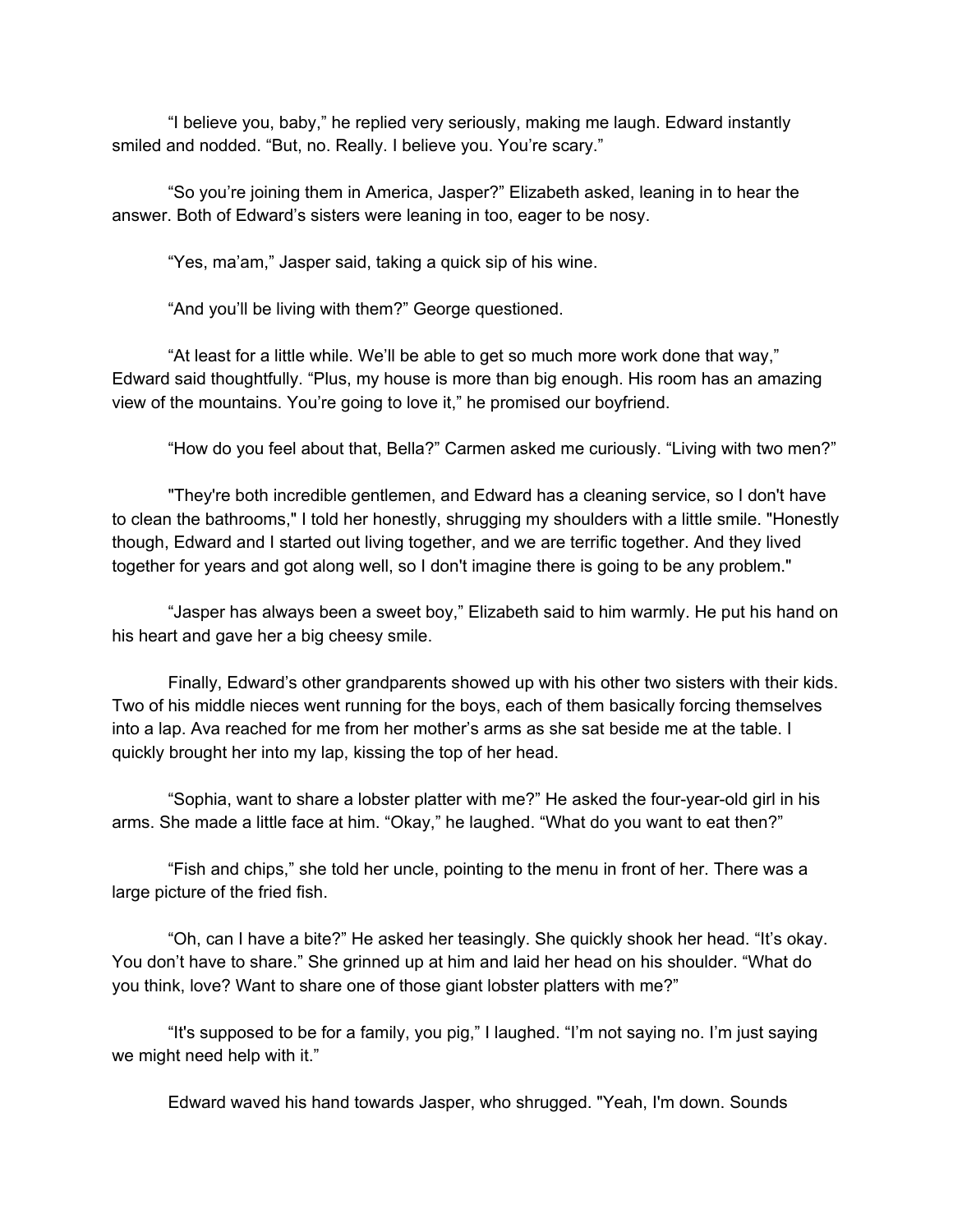delicious."

The outrageous meal he ordered for us wasn't just lobster or even one kind of lobster. It had oysters, tiger prawns grilled, barbecued, and fried, salmon cooked two ways, squid, calamari two ways, mussels, chips, and a whole host of sauces as well. I laughed when they sat it down in front of us.

"That is enough for five people," I stated to them in shock.

"Okay," Jasper snorted, picking an oyster and squeezing some lemon on it. "Just watch."

"Oh, good. You two can do those stupid food challenges and destroy each other's stomachs," I mumbled to myself, putting some of the salmon on my plate with a pile of the french fried potatoes.

"You can eat as much as me. I've seen it," Edward told me. "Where does it go?" He leaned in with narrowed eyes.

I poked my bottom. He scoffed. "Yeah, I know. I'm acting like I'm not already thinking about dessert."

"Oh, what are you thinking about?" He asked me excitedly, taking a big bite of his lobster. I wiped a spot of butter off his cheek, grinning at his purposeful childishness.

"The chocolate souffle or the cherry pie with mascarpone."

"Sounds good. We'll get both."

"Tony, this is why you were a fat child." Tanya smiled wickedly over her bowl of lobster in cream on a bed of pasta. It looked delicious.

"Tanya!" Grandma Jane scolded her.

"It's because he eats his feelings," Carmen thoughtfully replied, earning a sharp look from her brother. "Well, she should know."

"She already knows," I laughed. He looked at me with a raised eyebrow. "You were so nervous the first time we met that you ordered a BOAT load of Chinese food and nearly ate it all. All within moments of meeting me. I didn't know that then, but-" He made a sour face. "How much sushi did we get the night of the storm?"

"Okay, in my defense it was all the things I would have normally ordered. It just would have been more than one meal," he said, his chin high in the air. I offered him a bite of my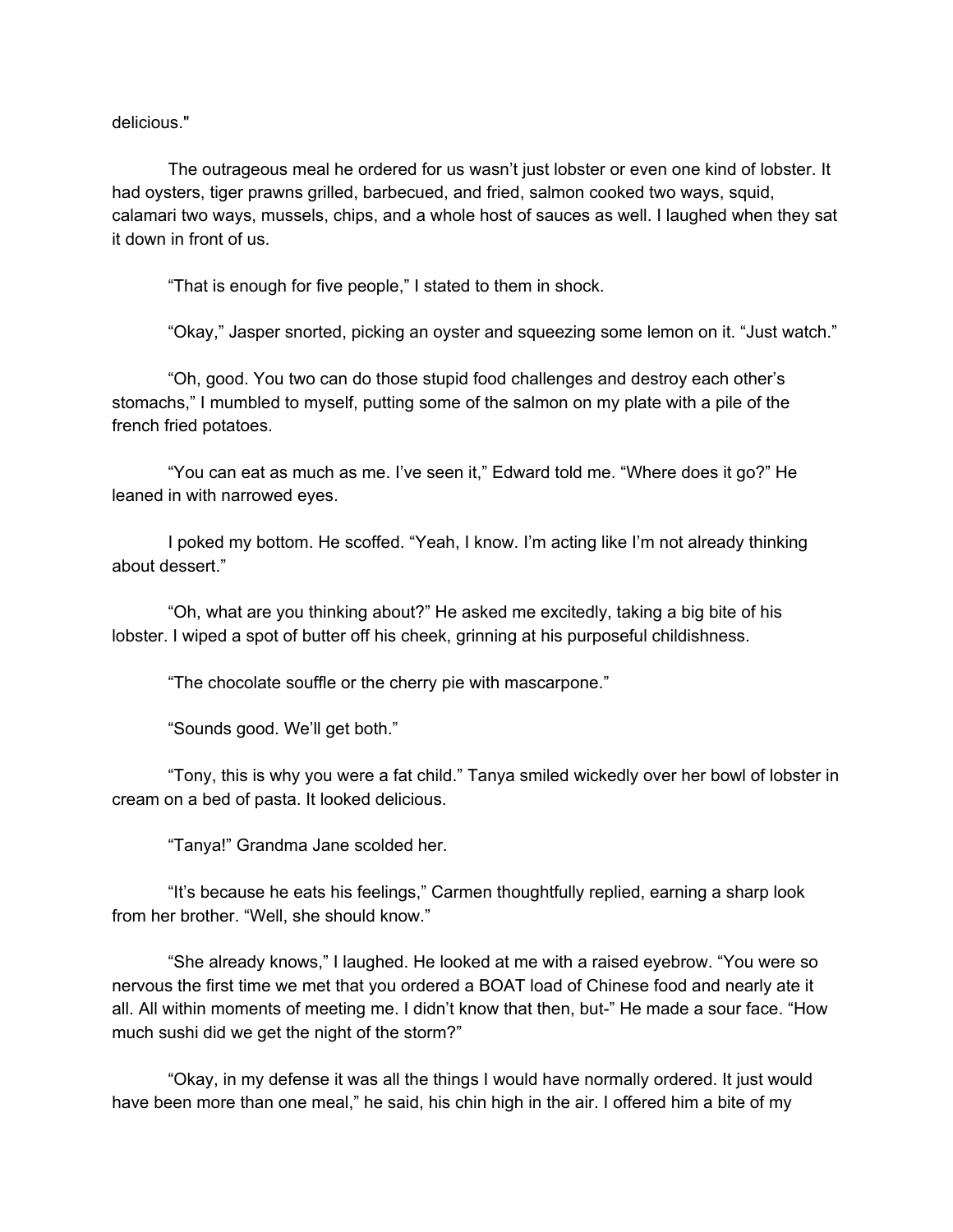barbecued salmon. Edward happily accepted it, smiling at me. "Well, you use food to show love so…" he trailed off.

"That's how you get a good man!" Tanya giggled over her wine glass. "You feed him until you trick him into loving you." Her husband Liam gave her a look. "Oh, please. You know that's how I got you."

"Oh, I was already in love with Bella before I tasted her food. But, the first time she cooked for me before we even started dating was one of the nicest meals anyone has ever made for me, full stop."

"I told you it was 'impress you' food."

"And I am still impressed," he teased, offering me a chip. I took it from his fingers and leaned my head on his shoulder as I munched on it.

Sasha sighed with a smile. "You two are so cute together."

We were at the restaurant for three hours, having fantastic conversations and eating amazing food. We did get two desserts, sharing with each other and his nieces, who found their way into our laps. Ava slept on my chest so that her mother could enjoy her dessert. I loved it all.

In the parking lot, Edward hugged all of his grandparents goodbye since they wouldn't be joining us back at the cabin with his sisters and nieces. He whispered his love for them, kissing their cheeks and trying not to tear up in front of them. He put his entertainer voice on for them.

Jasper drove back to the cabin for him. They held hands in the front seat together. Our boyfriend sniffled the entire way quietly, staring out the window silently.

We arrived back to the cabin first, but not by much. His sister Sasha pulled in right behind us, so Edward went to help take the kids from their seats.

"Come here, Ruthie," he said to the four-year-old as he took her out of the car. She wrapped her arms tightly around his neck. "Come on, Emma. Let's go surfing, baby."

Tanya and Liam were next with Sophia, who hurriedly rushed over to Jasper. He scooped her up, giving her a big hug as he rested a hand on her little back. Those kids missed him as much as they missed their real uncle.

The rest of his family arrived shortly after, all of them filing into the small space. The girls all shoved into the bedroom, their mothers with them, to get changed to go swimming. They were all very excited about it. All of the men busily took all the kids toys and boards out to the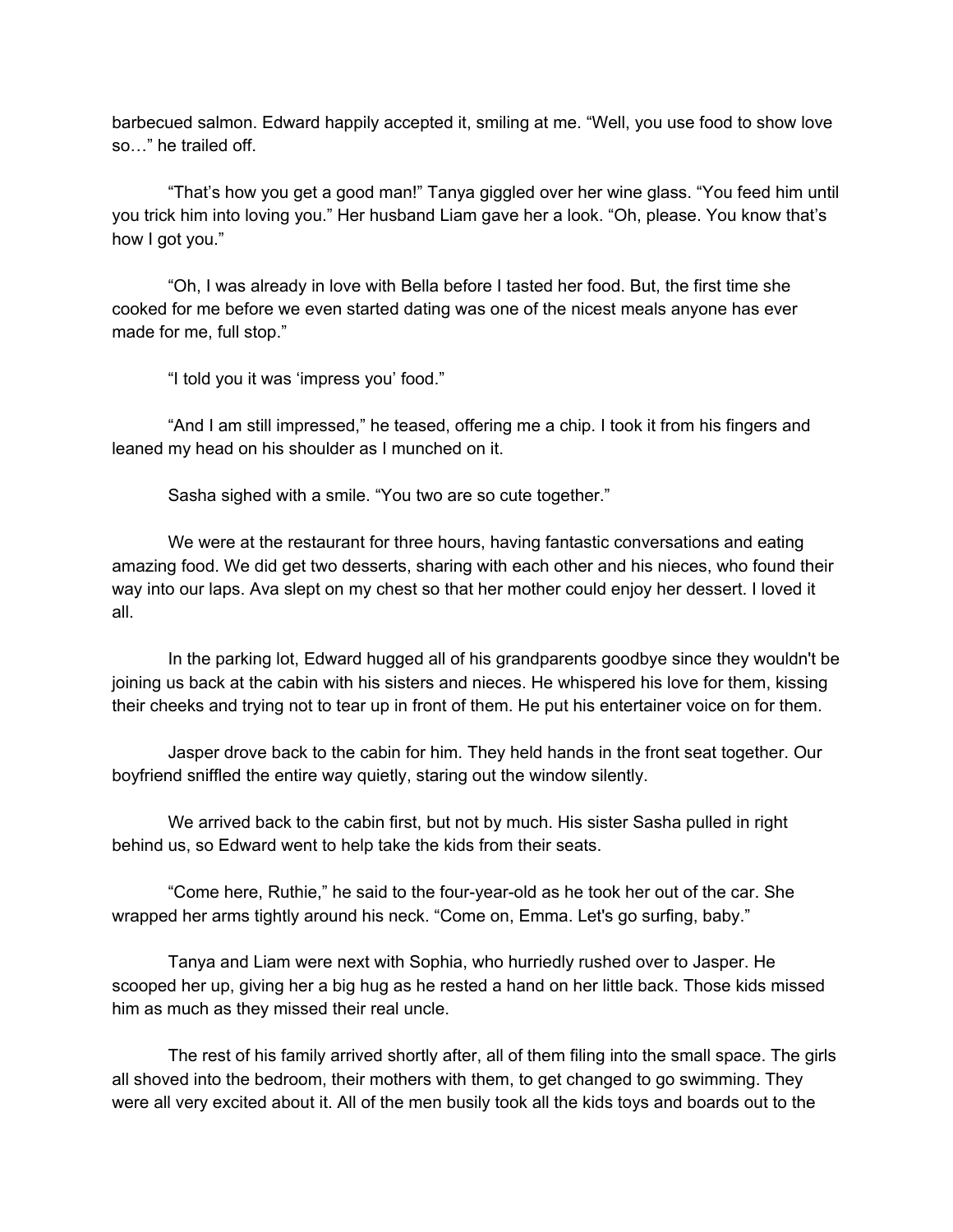deck. When the women were done, they took their impatient kids to play. Their husband quickly followed, all of them excited to get in some surfing since the waves were so nice.

Edward and Jasper changed first while I got ready in the bathroom, giving me a few minutes alone in the house. I put on my long-sleeved swimsuit to hide my bruises, covering my legs in sunscreen and pulling my hair up in a ponytail.

I was almost out of the back door when I heard a soft knock on the front. I looked back at the beach, wondering who it could be. Slowly I moved towards it, the knocking getting more insistent. When I opened it, I saw Edward's mother standing on the other side by herself, looking like she ate lemons for breakfast. She also looked like she was dressed as if she was about to go to court, her solid black hair pulled up tightly away from her botox filled face.

"I'd like to speak to my son," she stated shortly.

"Are you here to apologize to him?" I asked her curiously, crossing my arms across my chest. My tone was even. I wasn't scared of her.

"I would like to speak to him," Esme repeated.

"Your son is currently playing with all of his nieces. He's happy and relaxed. So, unless you're here to apologize for… probably a million things, but we'll start with your behavior this trip, you can leave." I was not going to take this night from him. I had to protect him. The next day was going to be hard enough.

"What gives you the right to speak to me that way?" She demanded. Judge Cullen wasn't scared of me either, not that I expected her to be.

"For one, this is my house now. A home you came into without permission and berated your grown son for a perfectly normal activity. One that you've done at least five times yourself, at a younger age than him, from what I understand," I replied back. "You're going to lose your family, you know that? Do you not see it coming? Do you really think your son is the only one who is unhappy with you?"

"I don't know what you're talking about!" She snapped at me.

"They call you the terrorist," I informed her calmly.

"My children would never-"

"Yes, they would," Jasper said from behind me, coming inside. He was obviously coming to check on me since I was taking so long. "And, they have for a long time, Mrs. Cullen."